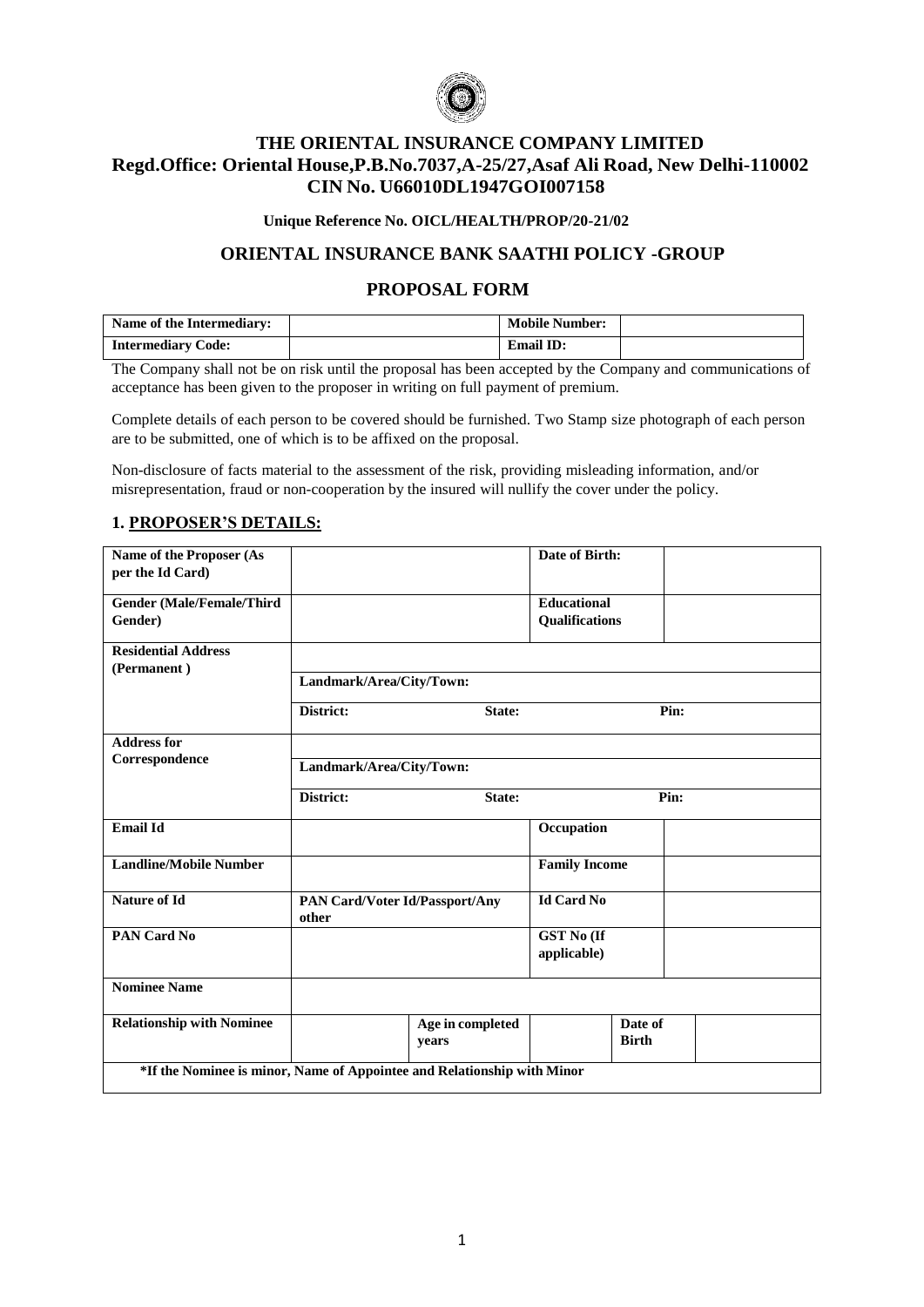| <b>Appointee Name</b> | <b>Relationship with</b> |  |
|-----------------------|--------------------------|--|
|                       | the Appointee            |  |
|                       |                          |  |

**2.** Has any application or proposal for life, health, accident or critical illness including renewal and reinstatement ever been declined, deferred, withdrawn or accepted at special rates or terms by The Oriental Insurance Co. Ltd or any other insurance company. (Yes/No) Insurance Co. Ltd or any other insurance company.

If Yes, Please give details:

## **3. DETAILS OF PERSONS TO BE INSURED :**

| <b>Member 1</b> | Name: |                                     | Date of Birth |
|-----------------|-------|-------------------------------------|---------------|
| Gender          |       | Relationship with the policy holder | Occupation    |
| <b>Member 2</b> | Name: |                                     | Date of Birth |
| Gender          |       | Relationship with the policy holder | Occupation    |
| Member 3        | Name: |                                     | Date of Birth |
| Gender          |       | Relationship with the policy holder | Occupation    |
| <b>Member 4</b> | Name: |                                     | Date of Birth |
| Gender          |       | Relationship with the policy holder | Occupation    |
| <b>Member 5</b> | Name: |                                     | Date of Birth |
| <b>Gender</b>   |       | Relationship with the policy holder | Occupation    |

## **4. SUM INSURED :**

| <b>PLAN</b> | <b>FAMILY SUM INSURED (INR)</b> |
|-------------|---------------------------------|
|             | 2, 3, 4, 5 Lakhs                |
|             | 6,8,10,15,20 $& 25$ Lakhs       |

# SUM INSURED OPTED - ………………………………..

**5.** Are you at present or have you been at any other time in the past covered under any other Insurance (PA, Cancer Insurance, Hospitalization Insurance or other Medical Insurance), either by us or by any other Insurer. If so, give particulars of:

| Sr.<br>N <sub>0</sub>   | <b>Insured Name</b> | Policy No. / Proposal<br>N <sub>0</sub> | From | Period of<br><b>Insurance</b><br>To | <b>Sum</b><br><b>Insured</b> | <b>Claims</b><br>lodged during<br>policy period<br>(Yes/No) | If Yes,<br><b>Ailment for</b><br>which Claim<br>was made |
|-------------------------|---------------------|-----------------------------------------|------|-------------------------------------|------------------------------|-------------------------------------------------------------|----------------------------------------------------------|
| 1                       |                     |                                         |      |                                     |                              |                                                             |                                                          |
| $\overline{2}$          |                     |                                         |      |                                     |                              |                                                             |                                                          |
| 3                       |                     |                                         |      |                                     |                              |                                                             |                                                          |
| $\overline{\mathbf{4}}$ |                     |                                         |      |                                     |                              |                                                             |                                                          |
| 5                       |                     |                                         |      |                                     |                              |                                                             |                                                          |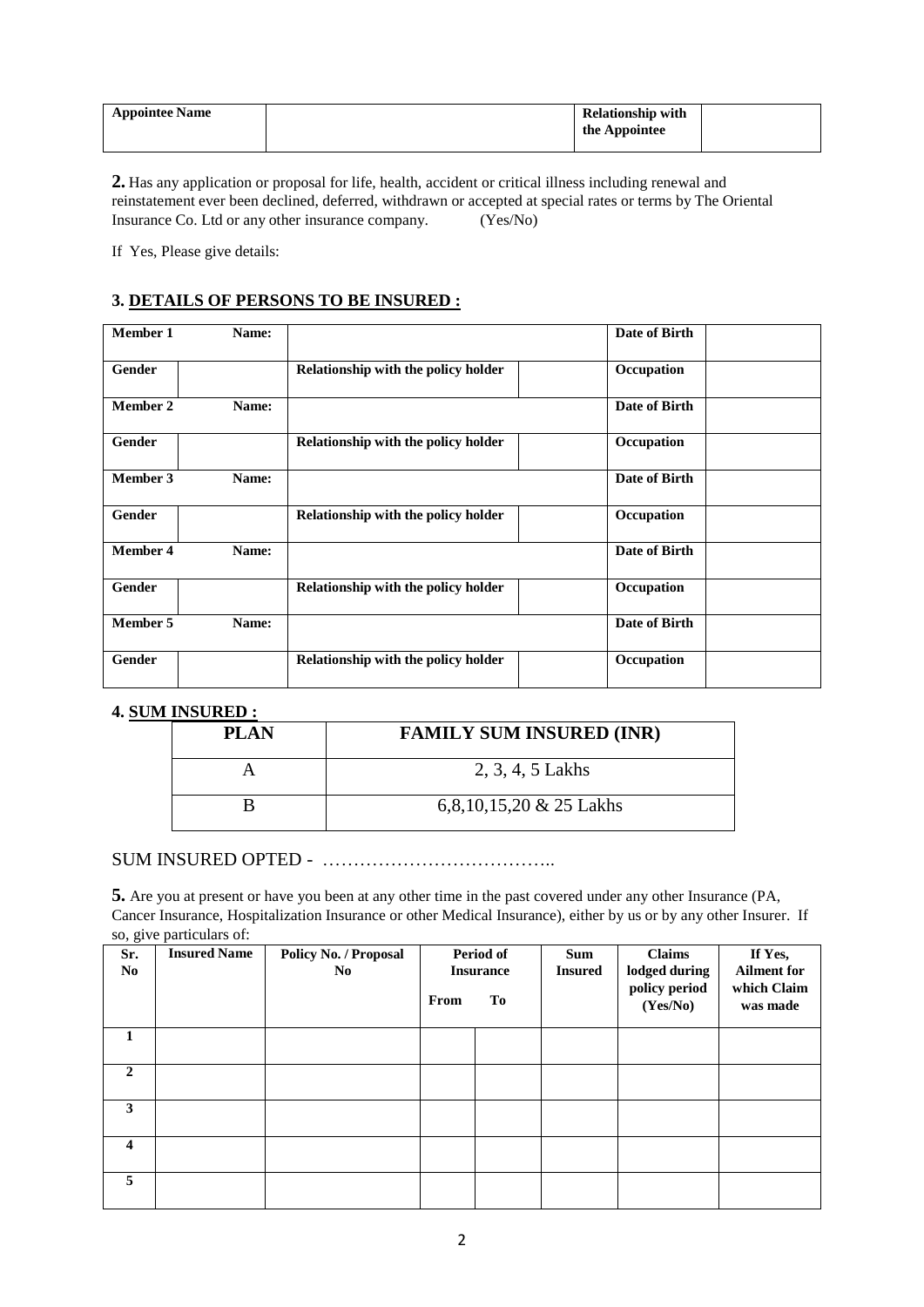**6.** Are there any additional facts affecting the proposed Insurance, which should be disclosed to insurer including the **PRE EXISTING DISEASE** ? If yes, Please give details below:

**7.** PROPOSED PERIOD OF INSURANCE :

FROM\_\_\_\_\_\_\_\_\_\_\_\_\_\_\_\_\_ TO

# **8. IMPORTANT :**

a) The information that you give to us on this proposal form or in any supplementary Information form or documentation supplied by you or on your behalf will influence our decision to offer insurance and the terms upon which to offer it. Further, any policy we issue will be based on what you have communicated to us. It is therefore important that your answer is complete and accurate in all respect.

b) The question**s** in this proposal are indicative rather than exhaustive. You must provide us with all information relevant to the risk to be insured, even if it is not the subject of a question in this proposal. If you are in any doubt as to what information should be given, you should liaise with your Agent/Insurance advisor/ Insurance Company.

c) The list of exclusions/ inclusions and other policy details are indicative, for complete list and comprehensive details kindly refer policy wordings.

d) The Policy shall become voidable at the option of the Company, in the event of any untrue or incorrect statement, misrepresentation, non- description or non-disclosure of material particulars in the Proposal Form/personal statement, declaration and connected documents, or any material fact\* information has been withheld by beneficiary or anyone acting on beneficiary's behalf to obtain insurance.

\*A material fact will mean and include all important, essential and relevant information, pertaining to the questions made in this proposal form, that are likely to influence company's acceptance or assessment of the proposal, or the rate of premium to be charged.

#### **9. PROPOSER DECLARATION:**

I declare that the persons proposed for insurance are my family members and I also declare that (Tick on Correct or Incorrect for i & ii )

**i.** None of them suffer from any pre-existing conditions **CORRECT / INCORRECT**

**ii.** I have given explicit information of such sickness/disease/injury sustained in the above columns where the information has been sought. **CORRECT/INCORRECT**

a) "I/We hereby declare, on my behalf and on behalf of all persons proposed to be insured, that the above statements, answers and/or particulars given by me are true and complete in all respects to the best of my knowledge and that I/We am/are authorized to propose on behalf of these other persons.

b) I understand that the information provided by me will form the basis of the insurance policy, is subject to the Board approved underwriting policy of the insurance company and that the policy will come into force only after full receipt of the premium chargeable.

c) I/We further declare that I/we will notify in writing any change occurring in the occupation or general health of the life to be insured/propose**d** after the proposal has been submitted but before communication of the risk acceptance by the company.

d) I/We declare and consent to the company seeking medical information from any doctor or from a hospital who at any time has attended on the life to be insured/propose**d** or from any past or present employer concerning anything which affects the physical or mental health of the life to be assured/proposer and seeking information from any insurance company to which an application for insurance on the life to be assured/propose**d** has been made for the purpose of underwriting the proposal and/or claim settlement.

e) I/We authorize the company to share information pertaining to my proposal including the medical records for the sole purpose of proposal underwriting and/or claims settlement and with any Governmental and/or Regulatory authority."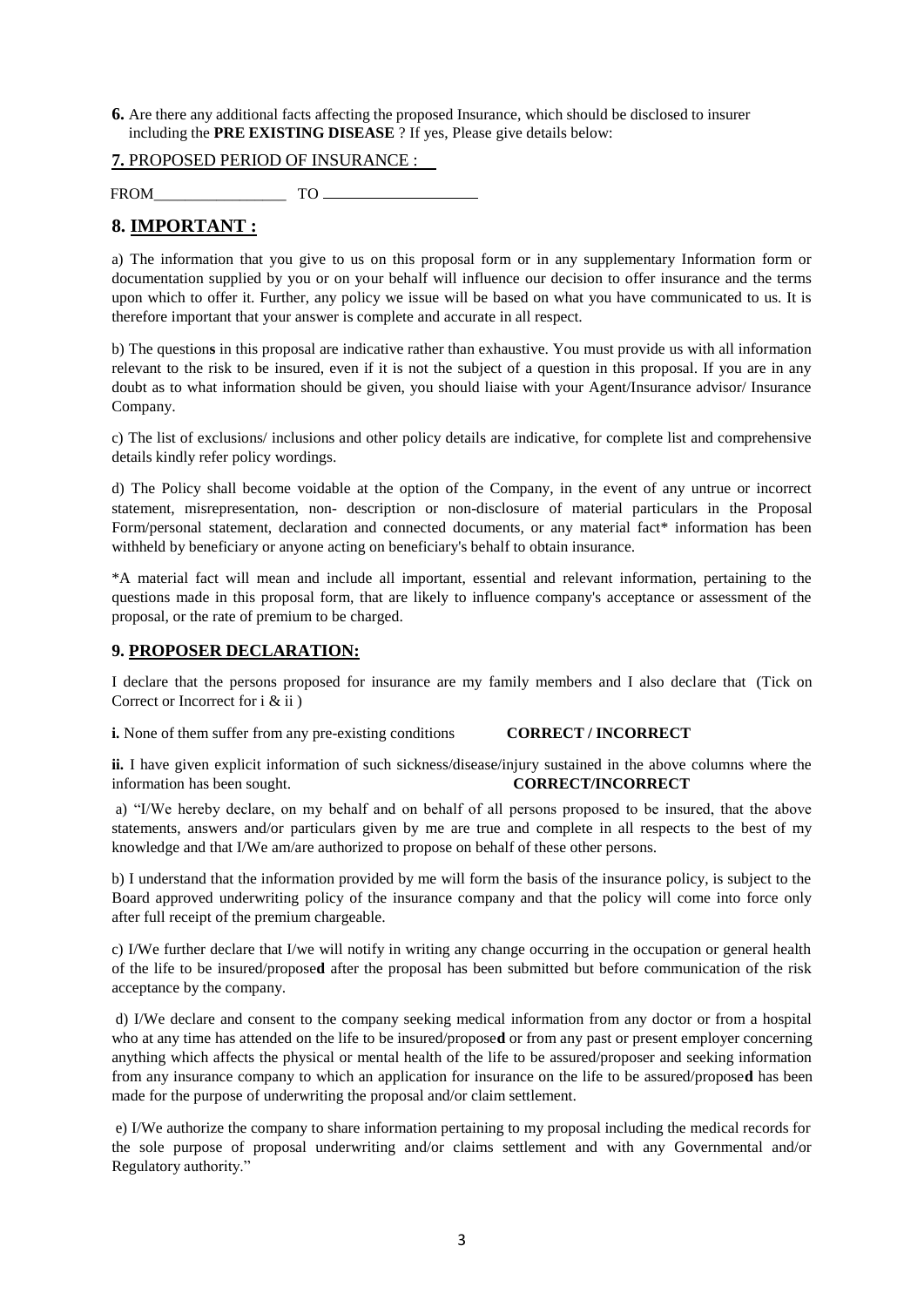| Signature of Proposer |  |        |
|-----------------------|--|--------|
| Date:                 |  | Place: |

### **10. PHOTOGRAPHS OF THE INSURED PERSONS:**

| <b>PHOTO</b> | PHOTO     | <b>PHOTO</b> | <b>PHOTO</b> | <b>PHOTO</b> |
|--------------|-----------|--------------|--------------|--------------|
|              |           |              |              |              |
| Insured 1    | Insured 2 | Insured 3    | Insured 4    | Insured 5    |
| Signature    | Signature | Signature    | Signature    | Signature    |

| <b>BANK ACCOUNT DETAILS</b>    |  |  |  |
|--------------------------------|--|--|--|
| Branch Name and Other Details: |  |  |  |
| $A/c$ No.                      |  |  |  |

| <b>COUNTER SIGNATURE BY BANK OFFICIALS</b> |                           |  |  |
|--------------------------------------------|---------------------------|--|--|
| PLACE (Name of Branch):-                   | Branch/Sol ID (6 digit):- |  |  |
| SIGNATURE (Bank Officials):-               | NAME (Bank Officials):-   |  |  |
| $SP \text{CODE}$ :                         | SP NAME:-                 |  |  |
| Date:                                      |                           |  |  |

### **11. STATUTORY WARNING :**

Section 41 of Insurance Act, 1938 (Prohibition of Rebates)**:** No person shall allow or offer to allow, either directly or indirectly as an inducement to any person to take out or renew or continue an insurance in respect or any kind of risk relating to lives or property in India, any rebate of the whole or part of the commission payable or any rebate of the premium shown in the policy, nor shall any person taking out of renewing or continuing a policy accept any rebate except such rebate as may be allowed in accordance with the prospectus or table of the Insurer.

Any person making default in complying with the provisions of this section shall be punishable with fine which may extend to ten Lakh rupees.